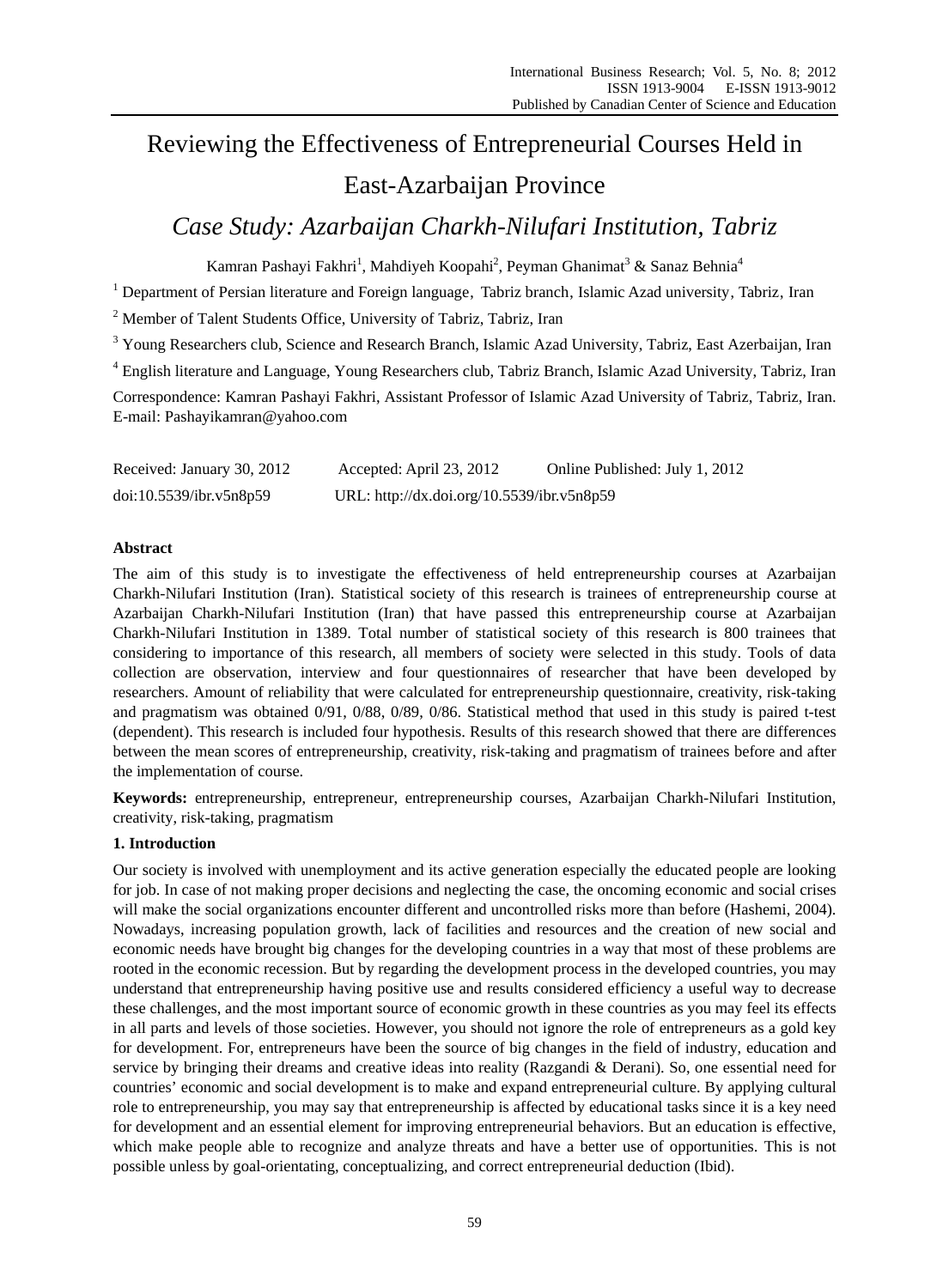## **2. Entrepreneurship**

Entrepreneurship was defined first by cant lion (1700) (kilby, 1971). But Schumpeter attributes general application of entrepreneurship in the field of economy to Mill. After Mill, Schumpeter studied entrepreneurship from other viewpoints and emphasized the innovation and its role in the dynamics of economic system and over time, various experts commented in the field of entrepreneurship (Pashayi fakhri, 2012).

The concept of the word entrepreneurship is changing like the concept of other words all around the world. Entrepreneurship is the French word that includes the concept of commitment to working (ghanimat et al., 2012) So the meaning of entrepreneur is one who makes the commitment to accept organizing and managing new business that associated with risk (Kuratko & Hodgettes, 2001, 28). Trying to conceptualize it began through different schools and it was continued by psychologists, sociologists, and management science researchers (Aghaei, Samad, 1999). In Aryanpour English-Persian Dictionary, the word entrepreneurship means bold, doer of important tasks, and etc. it has been the base for all human developments. Despite having a lot of meaning, its concept and main nature is still unknown, and there can not be a standard meaning for it. Because this concept is rooted in individuals' thoughts, analyze and approaches toward different economic, sociological, psychological demographic schools (Derani & Moradi, 2009, 20).

In general, entrepreneurship is the process of creating a valuable thing by allocation of time and sufficient effort with financial, psychological and social risks, also receiving financial rewards and personal satisfaction from the results (Hithrich & Peters, 2002).

In another definition, it is the process of recognizing the opportunities and using the resources to create new ideas in order that new and intelligent businesses are run (Ireland, 2003). There are some evidences showing that entrepreneurship is reason for development of the countries like America, Japan, and Germany which are industrially developed. Entrepreneurship has developed as a career, and like other careers, it should be developed and grown via special educational and academic programs based on behavioral and experiential studies (Khanka, 2001).

# **3. The Effects of Entrepreneurship**

The range of effects of entrepreneurship in society is so extended, and it covers the changes in values and rapid economic growth. Researchers have studied the changes made by entrepreneurship and its effects in the society. From economic point of view, it has a lot of effects on society such as: fulfilling the society's needs fast and affordable by applying new technologies and modern methods; making the still and stranded investments to be used properly; encouraging investing and creating modern industries; recognizing creating and developing new markets; increasing efficiency in the society and transmitting technology; creating economic mobility; i.e. improving poor's economy (Amiri, 2004).

Socially, it has the following effects in the society: increasing welfare and job; organizing and using resources properly; returning to social values and job creation; developing education and encouraging individuals for creative tasks (Bashiri, et al., 2004). Entrepreneurship results in the social profit increase through the government. The money gained through tax, custom, transferring job permits to entrepreneurs can be invested in various projects like making roads and bridges, services and medical and educational facilities, preserving peace and quiet, and other social and cultural fields (Khanka, 2003, 16-17). It can be regarded as a factor stimulating and encouraging the competition sense, stimulating and mixing and providing production factors, organizing resources and using them properly, integration and connecting markets, eliminating damage, gaps and straits of markets and society, decreasing official bureaucracy, transformation and renewal of national and local life, recognizing, creating and expanding new markets, innovating and smoothing change, making balance in dynamic economy, gathering public stranded and causeless deposits, creating job in a vast scale, helping to develop regional balance, decreasing economic focus, distributing wealth and income, mobility of stranded useless investment resources, improving life-style and etc.

# **4. Teaching Entrepreneurship**

There is a special place in the education system of many countries for the entrepreneurship. In other words, deepening and expanding entrepreneurial culture as one of the society's important essential needs a fundamental attention toward education in this field. There is a close connection between countries' entrepreneurship and social and economic developments so that today it is considered one of the development's factors in the developing countries. Indeed from many economic experts' point of view, it is the most important source of innovation, job creation, growth and development. It means deepening and developing the entrepreneurial culture as one of the society's important essentials demands a fundamental attention to education in this field (Kia & Nassaj, 2007).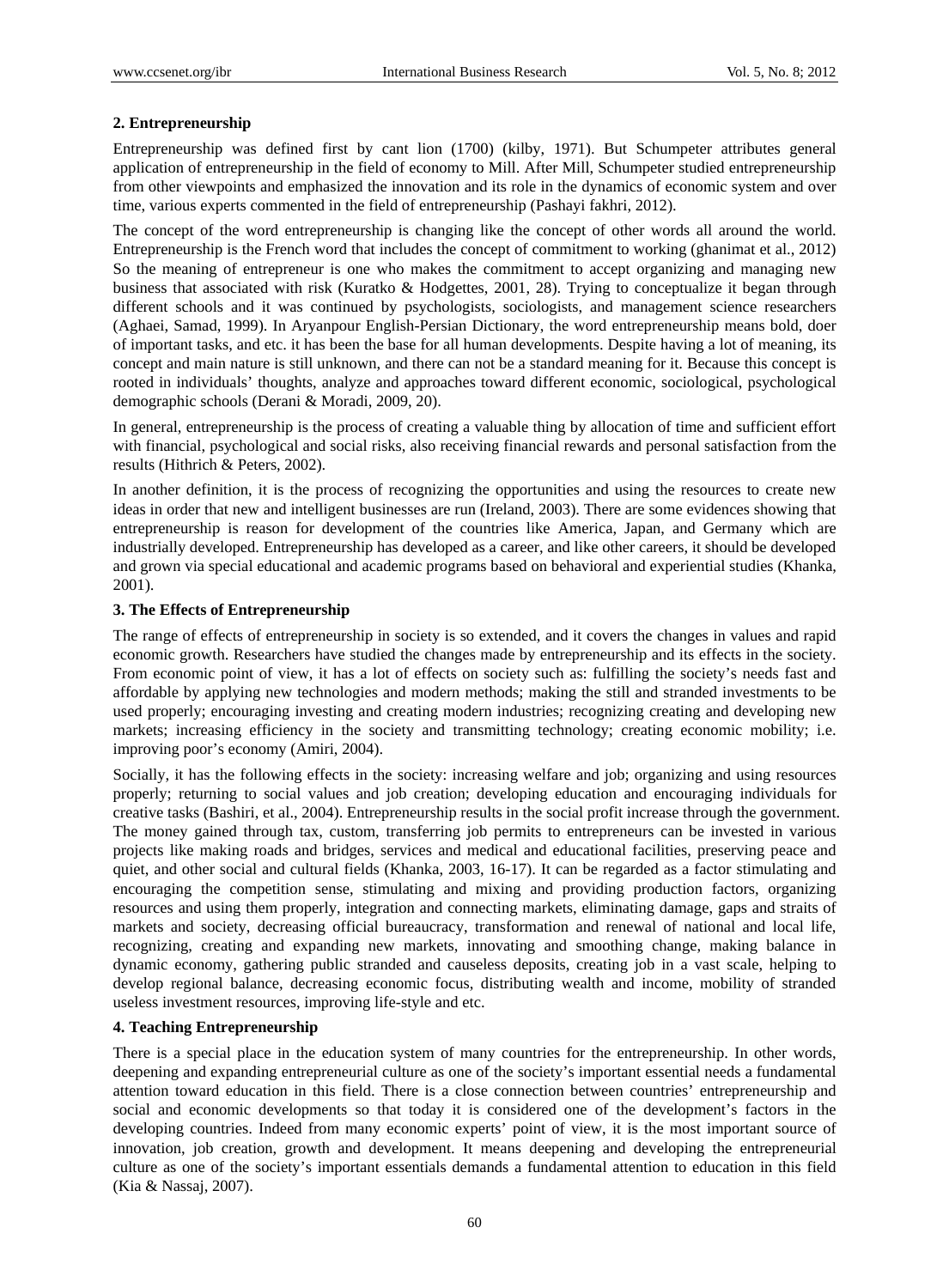Generally, teaching entrepreneurship is a process that the individuals get familiar with their abilities to recognize, get insight, self-esteem, knowledge and skills to do something about it (Janz & English, narrated by Farahbakhsh, Abedi & Najafabadi, 2006). Establishing and running entrepreneurship teaching periods goes back to 40 years. During 1980s and 90s, demand to teach it had an unpredictable growth, which was in parallel with the growth of the number of periods offered by academic institutions and other active organizations considered in this field. This may be regarded as the results of a various set of interrelated national  $\&$  international changes. From the beginning of 1980s, special researches were begun to teach entrepreneurship. Over this period, some researches and studies were carried out mostly in the field of the effects of its teaching in establishing new companies, providing the added value, which results from educational programs in universities, the benefits of applying these methods in the current situation and also in the educational units of entrepreneurship (Saxton & Buman, 1984). In 1990, research on teaching it was paid attention like a new course and developments of research methods was also paid attention to evaluating effectiveness of entrepreneurial teaching, conceptualizing, entrepreneurial deducting, creating and developing a common scientific framework in the of entrepreneurship, the effectiveness of educational methods and entrepreneur's educational needs (Daryani, 2002). In general, nowadays, there are four main entrepreneurial teaching approaches: 1- The first group are programs about awareness and orientation toward entrepreneurship that their goal is to increase knowledge and insight about entrepreneurship as a career for people from different social classes. These programs are taught in elementary, guidance, and high school to increase students' tendency and impulse for being an entrepreneur. This group includes racist groups, unemployed people, inventors, scientists, administrative employees; army retired people, and many different groups. The second one includes educational programs which cover the expansion and establishment of the companies. These programs have been designed according to special conditions. The third group has been designed for the growth and survival of the entrepreneurs and small companies covering small businesses. They should be paid attention in every country (Daryani, 2007, 181-191). The forth group includes programs to develop teaching entrepreneurship, which includes new educational methods and determination of modern roles of students and teachers in the process of its teaching. Educating and increasing the number of new teachers among the artisans and economic activities' agents to teach entrepreneurship is the other target (Shahhosseini, 2004, 123). Most educational programs of entrepreneurship follow different goals. It should be considered individuals' targets to join the course and also their scientific and skillful targets are different. Surely, different specialty demands especial skills and a scientific group. But there are some aspects of teaching which can be generalized to all jobs taking their content and motivational nature into account. This kind of learning includes gaining knowledge, understanding the concepts of economic management like: how to find opportunities and get resources; gain a skill in applying the management and analytical techniques such as the ability to analyze an economic situation and mix an operational plan; and determine and improve capacity, talent and entrepreneurial skills (Block & Stump, 1992, 115). Also, it should be taken into account that each period follows its own special goals but generally educational periods' various goals can be categorized into six cases which are as follow:

1- gaining knowledge relating to entrepreneurship; 2- gaining skills to analyze economic opportunities and mix operational plans; 3- determining and improving capacity, talent and entrepreneurial skills; 4- inducting risk taking; 5- improving consultation and mutual support in entrepreneurial exclusive aspects; 6- improving approaches to accept change (Dyrani, 2007, 197).

#### **5. Review of Carried-out Researches**

A research by Loqman Ahmadipour entitled review of the effectiveness of teaching entrepreneurial skills aims to review the effectiveness of teaching entrepreneurial skills on job opportunities, self-concept of the visitors to the entrepreneurial committee in Tehran municipality. Because of that, Azadshahr center was chosen out of the centers under entrepreneurial committee in Tehran municipality. And people were invited to join entrepreneurial teaching classes via a public call. 113 people registered and 47 people got average and even low marks in the pre-test. 19 females and 11 males were chosen out of them in random and replace in two control and test group. The results of T-test showed that teaching entrepreneurial skills has increased the rate of attitude to job market and occupational self-concept of the test group's test topics in comparison with the control group. A research was done by Saeideh Nassaj entitled review of the effectiveness of entrepreneur's curriculum from male and female students of Work & Knowledge branch in high school of all 19 branches in Tehran.She recognized the weak and strong points and offered some solutions to improve this curriculum. This research includes 16 theories which were studied in six different majors of Work & Knowledge branch, and then its different groups' ideas about each factor were compared. The statistical society being studied included 90 students. 73 students were chosen as samples in a random way using Morgan table. And 418 students were chosen as samples out of 13595 students of third grades of Work & Knowledge in 6 majors (Art, Computer, Construction, Sewing,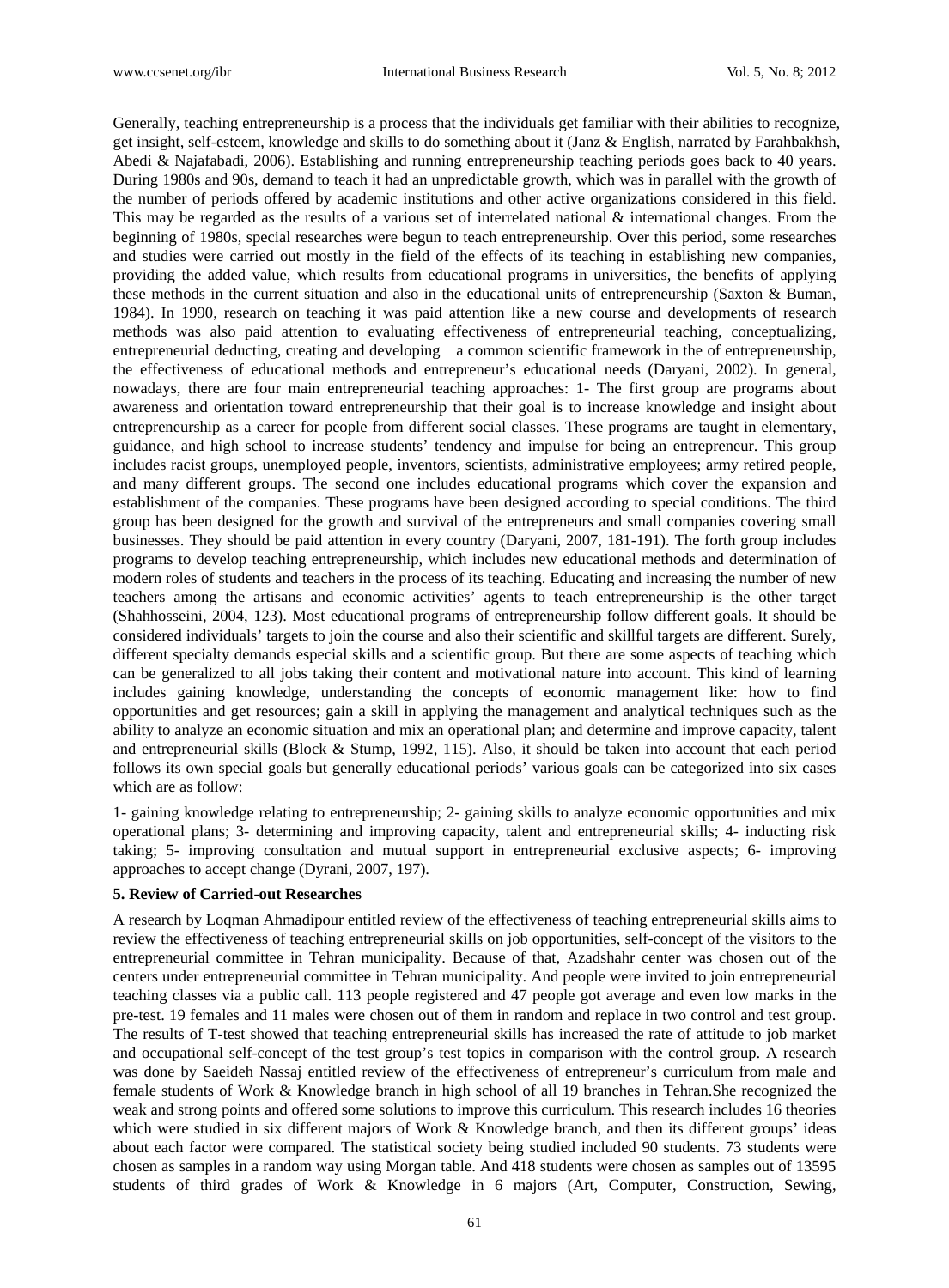Administrative affairs, and Electronics). According to Morgan table and using stratified sampling. But finally, 49 questionnaires of trainees and 403 of students were studied through SPSS software and single-sample T-test, and independent T and ANOVA test. The results showed that both trainees and students believed that the entrepreneurial book could create entrepreneurial skills and information for them. Among the mentioned ideas in two groups, there was a meaningful difference in both group and trainees had more optimal ideas. Considering the conformity of teaching methods and suggested ones, trainees believed that they use the above mentioned methods properly. But trainees believe that their trainees use them less. In another research by Nasrin Ahadzadeh, the rate of attention of curriculum in BA period in educational science (management & planning) to improving entrepreneurial skill (personal, management, and technical skills) has been studied. Its main question is how much does the BA period's curriculum of educational science major (Management & planning) pay attention to improving entrepreneurial skills? The statistical societies of this research are all the graduated students of educational science major, BA, (management & planning) of educational science and psychology Faculty in Shahid Beheshti University. They were reported to be 229 students. To sample, Morgan random number Table was applied and according to this table, 148 students were chosen. Using the stratified sampling method, the number of samples from each academic year and gender were determined. The results showed that the educational science major's curriculum and its specific courses do not pay attention to improving the entrepreneurial skills. Through their researches, Hamilton (1981) and Watkins (1982) concluded that schools should start their job by improving entrepreneurship as a job choice. Miller (1983) believed that many teachers and guidance school consultants do not have entrepreneurial spirit because they usually work in a very organized system. So, the students tend to be regarded as potential staff not entrepreneurs. Valdon (1979) criticizes the traditional system that treats the students as good employees. The research aims to review the effectiveness of entrepreneurial courses held in Azarbaijan Charkh-e-Nilufi Institution (Iran).

#### **6. Research Methodology**

Data collection of this research is description of types of survey and nature and purpose of study is application. For gathering data: 1 - Library method 2 - Field research; are used. Validity has been made of the amount of performance of questionnaire to measure its characteristics. (Sharifi, 1381) For investigating of validity of this research, measuring instruments are given to professors and also a number of experts, and we asked them after reading, write their comment s about questionnaire's validity. After collecting professors' comments and modifying some questions, it was concluded that the questionnaire has high validity.

Validity or reliability of instrument shows the amount of reliability and compatibility in measuring a concept and it is useful to evaluating. The instrument's ability to maintain its reliability during time, despite uncontrollable testing conditions and situation of respondents, indicates its stability and its low variability. This is the ability of indicating usefulness of instruments, because each time instrument measures, the same consistent results are obtained. (Skaran, 1384: 227) In this study, alpha's Cronbach was used to calculate the reliability of the questionnaire and for its evaluation before the final implementation, a number of individuals randomly selected as research sample and then questionnaires are given to them. The obtained data were calculated by using SPSS software that we reached 0/91, 0/88, 0/89, 0/86 for questionnaires of entrepreneurship, creativity, risk-taking and pragmatism.

## **7. Statistical Society, Statistical Sample and Sampling**

Statistical society of all real or hypothetical members that this tendency maybe generalized by research findings. (Delavar, 1380: 120) Statistical society of this research is trainees of entrepreneurship course at Charkhe Niloofari East Azarbaijan institute that have passed this entrepreneurship course at Charkhe Niloofari East Azarbaijan institute in 1389. Total number of statistical society of this research is 800 trainees and because of the importance of the issue, all people of society is investigated in this research.

## **8. Data Analysis**

Paired T-test has been used to analyze the research hypothesis.

A- Trainees' profile according to their gender

|  |  |  | Table 1. Frequency distribution of respondents in terms of gender |  |
|--|--|--|-------------------------------------------------------------------|--|
|  |  |  |                                                                   |  |

| Cumulative percent | The number of valid data | Percent | Frequency | Gender |
|--------------------|--------------------------|---------|-----------|--------|
| 42.6               | 42.6                     | 42.6    | 341       | female |
| 100.0              | 57.4                     | 57.4    | 459       | male   |
|                    | 100.0                    | 100.0   | 800       | total  |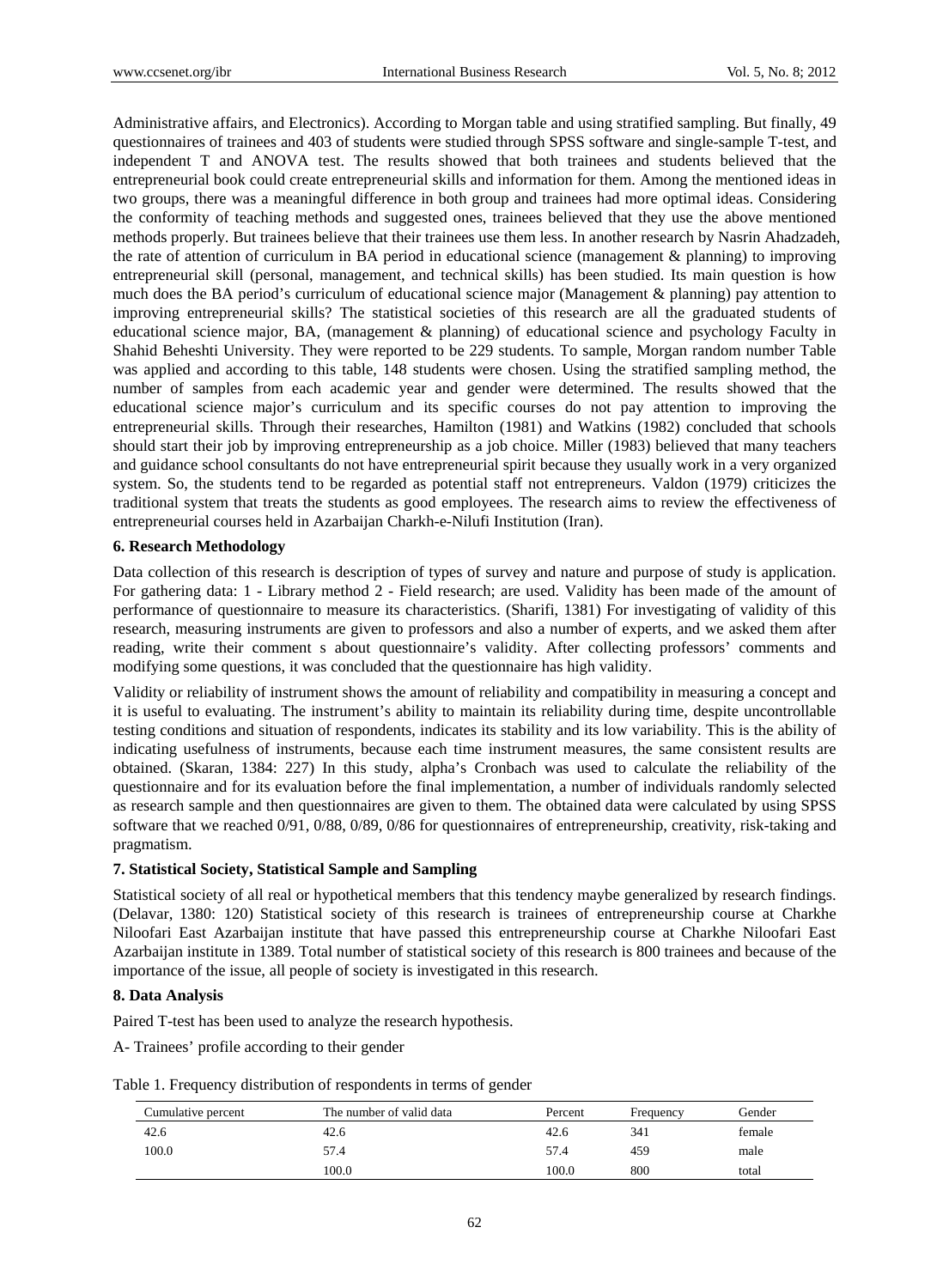## B- Trainees' profile in terms of their education

Table 2. Frequency distribution of trainees in terms of educational levels

| Cumulative percent | The number of valid data | Percent | Frequency | <b>Education Level</b>  |
|--------------------|--------------------------|---------|-----------|-------------------------|
| 9.4                | 9.4                      | 9.4     | 75        | Diploma                 |
| 46.9               | 37.5                     | 37.5    | 300       | <b>Associate Degree</b> |
| 86.9               | 40.0                     | 40.0    | 320       | BS                      |
| 99.4               | 12.5                     | 12.5    | 100       | MS                      |
| 100.0              | 0.6                      | 0.6     |           | Ph.D                    |
|                    | 100.0                    | 100.0   | 800       | total                   |

#### 9. Hypothesis

1) H0: There is no difference between students' entrepreneurial marks average before and after the course.

H1: There is a difference between students' entrepreneurial marks average before and after the course.

$$
H_0: \mu_2 - \mu_1 = 0 \to H_0: \mu_d = 0
$$
  

$$
H_1: \mu_2 - \mu_1 = 0 \to H_1: \mu_d \neq 0
$$

Table 3. Descriptive statistics of trainees' entrepreneurial marks

| Number | Error standard deviation | Standard deviation | Average | Variables                                          |
|--------|--------------------------|--------------------|---------|----------------------------------------------------|
| 800    | 0.162                    | 4.594              | 37.35   | Entrepreneurial marks of the trainees before       |
|        |                          |                    |         | taking the course                                  |
| 800    | 0.090                    | 2.532              | 41.57   | Entrepreneurial marks of the trainees after taking |
|        |                          |                    |         | the course                                         |

The above table shows the descriptive statistics of students' entrepreneurial marks before and after the enforcement of entrepreneurial courses like average, standard deviation and deviation error.

Table 4. T-test results with paired samples

| Significant<br>level | m       | Degrees of<br>freedom | Higher<br>limit | Lower<br>limit | Error standard<br>deviation | Standard<br>deviation | Average   | Variables                                              |
|----------------------|---------|-----------------------|-----------------|----------------|-----------------------------|-----------------------|-----------|--------------------------------------------------------|
| 0.000                | 24.287- | 799                   | 3.789-          | $4.561-$       | 0.174                       | 4.914                 | $4.220 -$ | Entrepreneurship before<br>and after taking the course |

The above table shows the results of T-test. According to a meaningful level acquired which is 0.000 and it's smaller than 0.05, zero hypothesis can be failed. So it can be said that a considerable difference among students' entrepreneurial marks before and after taking the course.

The 95% confidence interval for the difference average of trainees' entrepreneurial marks before and after taking the course is as follow:

$$
-4.561 \le \mu_d \le -3.879
$$

According to the fact that the zero hypotheses failed and the other one which represents a difference between the entrepreneurial marks' average of the trainees before and after taking the course is confirmed, it can be announced that the educational period held in Azarbaijan Charkh-e-Nilufari Institution has been effective.

2) H0: There is no difference between students' creativity marks average before and after the course.

H1: There is a difference between students' creativity marks average before and after the course.

$$
H_0: \mu_2 - \mu_1 = 0 \to H_0: \mu_d = 0
$$
  

$$
H_1: \mu_2 - \mu_1 = 0 \to H_1: \mu_d \neq 0
$$

Table 5. Descriptive statistics of trainees' creativity marks

| Number | Error standard deviation | Standard deviation | Average | Variables                                                 |
|--------|--------------------------|--------------------|---------|-----------------------------------------------------------|
| 800    | 2.48274                  | 2.48274            | 14.8588 | creativity marks of the trainees before taking the course |
| 800    | .95705                   | .95705             | 20.5988 | creativity marks of the trainees after taking the course  |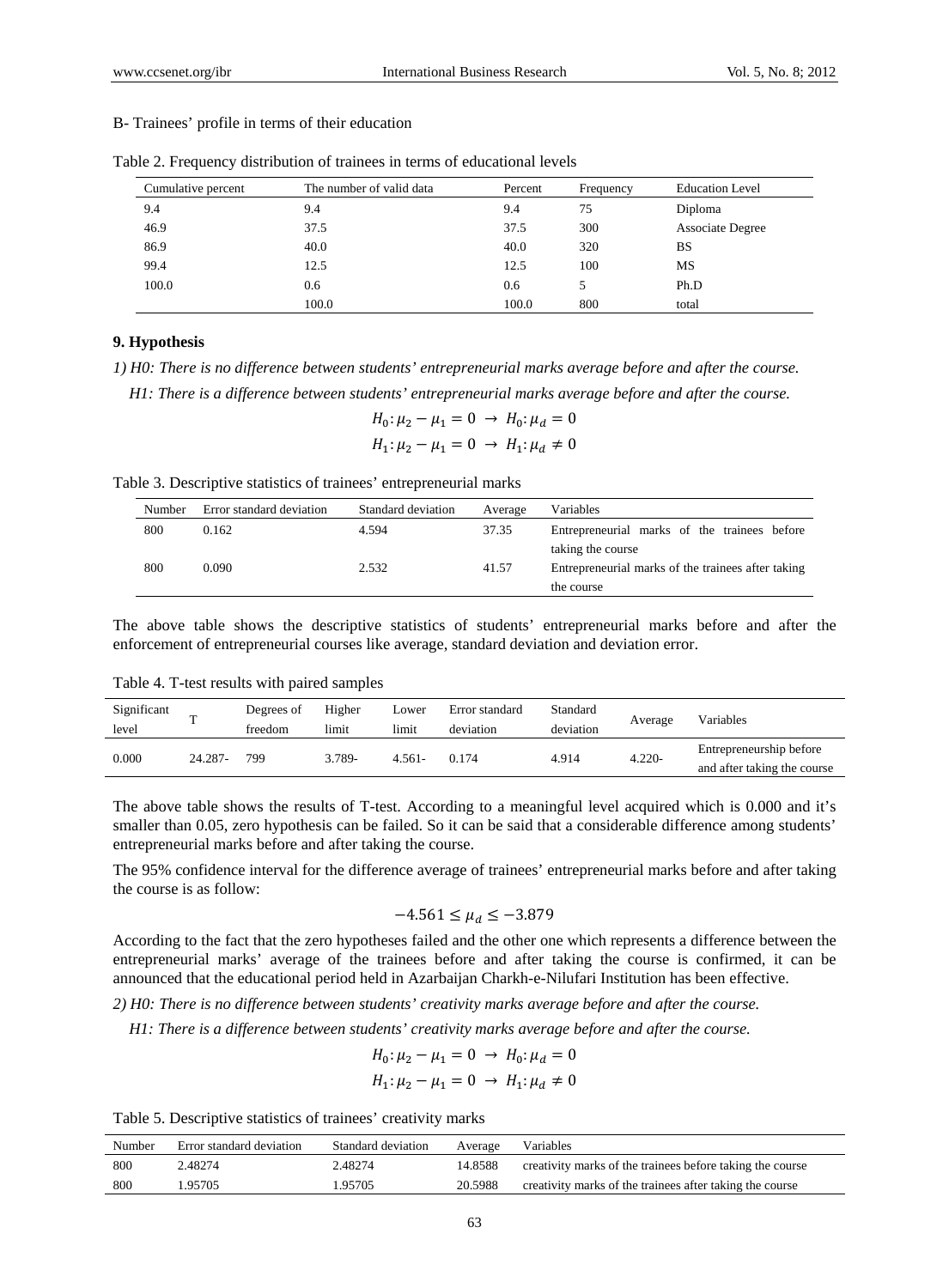The above table shows the descriptive statistics of students' creativity marks before and after the enforcement of entrepreneurial courses like average, standard deviation and deviation error.

| Table 6. T-test results with paired samples |  |  |
|---------------------------------------------|--|--|
|                                             |  |  |

| Significant | m         | Degrees of | Higher     | Lower      | Error standard | Standard  |            | Variables                                        |
|-------------|-----------|------------|------------|------------|----------------|-----------|------------|--------------------------------------------------|
| level       |           | freedom    | limit      | limit      | deviation      | deviation | Average    |                                                  |
| 0.000       | $-53.705$ | 799        | $-5.53020$ | $-5.94980$ | 0.10688        | 3.02305   | $-5.74000$ | creativity before and<br>after taking the course |

The above table shows the results of T-test. According to a meaningful level acquired which is 0.000 and it's smaller than 0.05, zero hypothesis can be failed. So it can be said that a considerable difference among students' creativity marks before and after taking the course.

The 95% confidence interval for the difference average of trainees' entrepreneurial marks before and after taking the course is as follow:

$$
-5.94980 \le \mu_d \le -5.53020
$$

$$
\mu_1 - \mu_2 < 0 \to \mu_1 < \mu_2
$$

Given that both the upper and lower limit obtained is negative, we can say that the average difference between the two communities is less than zero and the mean average score of the period before the holding period is smaller. In other words:

$$
\mu_1 - \mu_2 < 0 \to \mu_1 < \mu_2
$$

3) H0: There is no difference between students' risk taking marks average before and after the course.

H1: There is a difference between students' risk taking marks average before and after the course.

$$
H_0: \mu_2 - \mu_1 = 0 \to H_0: \mu_d = 0
$$
  

$$
H_1: \mu_2 - \mu_1 = 0 \to H_1: \mu_d \neq 0
$$

| Table 7. Descriptive statistics of trainees' risk taking marks |                          |                    |         |                                                           |  |  |  |  |  |
|----------------------------------------------------------------|--------------------------|--------------------|---------|-----------------------------------------------------------|--|--|--|--|--|
| Number                                                         | Error standard deviation | Standard deviation | Average | Variables                                                 |  |  |  |  |  |
| 800                                                            | 0.09144                  | 2.58627            | 18.4325 | creativity marks of the trainees before taking the course |  |  |  |  |  |
| 800                                                            | 0.06859                  | .94008             | 20.8175 | creativity marks of the trainees after taking the course  |  |  |  |  |  |

The above table shows the descriptive statistics of students' risk taking marks before and after the enforcement of entrepreneurial courses like average, standard deviation and deviation error.

| Table 8. T-test results with paired samples |  |  |  |  |
|---------------------------------------------|--|--|--|--|
|---------------------------------------------|--|--|--|--|

| Significant<br>level | m         | Degrees of<br>freedom | Higher<br>limit | Lower<br>limit | Error standard<br>deviation | Standard<br>deviation | Average    | Variables                                         |
|----------------------|-----------|-----------------------|-----------------|----------------|-----------------------------|-----------------------|------------|---------------------------------------------------|
| 0.000                | $-21.427$ | 799                   | $-2.16651$      | $-2.60349$     | 0.11131                     | 3.14828               | $-2.38500$ | Risk taking before and<br>after taking the course |

The above table shows the results of T-test. According to a meaningful level acquired which is 0.000 and it's smaller than 0.05, zero hypothesis can be failed. So it can be said that a considerable difference among students' risk taking marks before and after taking the course.

The 95% confidence interval for the difference average of trainees' risk taking marks before and after taking the course is as follow:

$$
-2.60349 \le \mu_d \le -2.16651
$$

According to upper and lower obtained amount, both of them are negative. We can say that the difference between the average of two communities are less than zero, and the average of score before holding the course is smaller than the average of score after holding the course. In other words:

$$
\mu_1 - \mu_2 < 0 \to \mu_1 < \mu_2
$$

4) H0: There is no difference between students' pragmatism marks average before and after the course.

H1: There is a difference between students' pragmatism marks average before and after the course.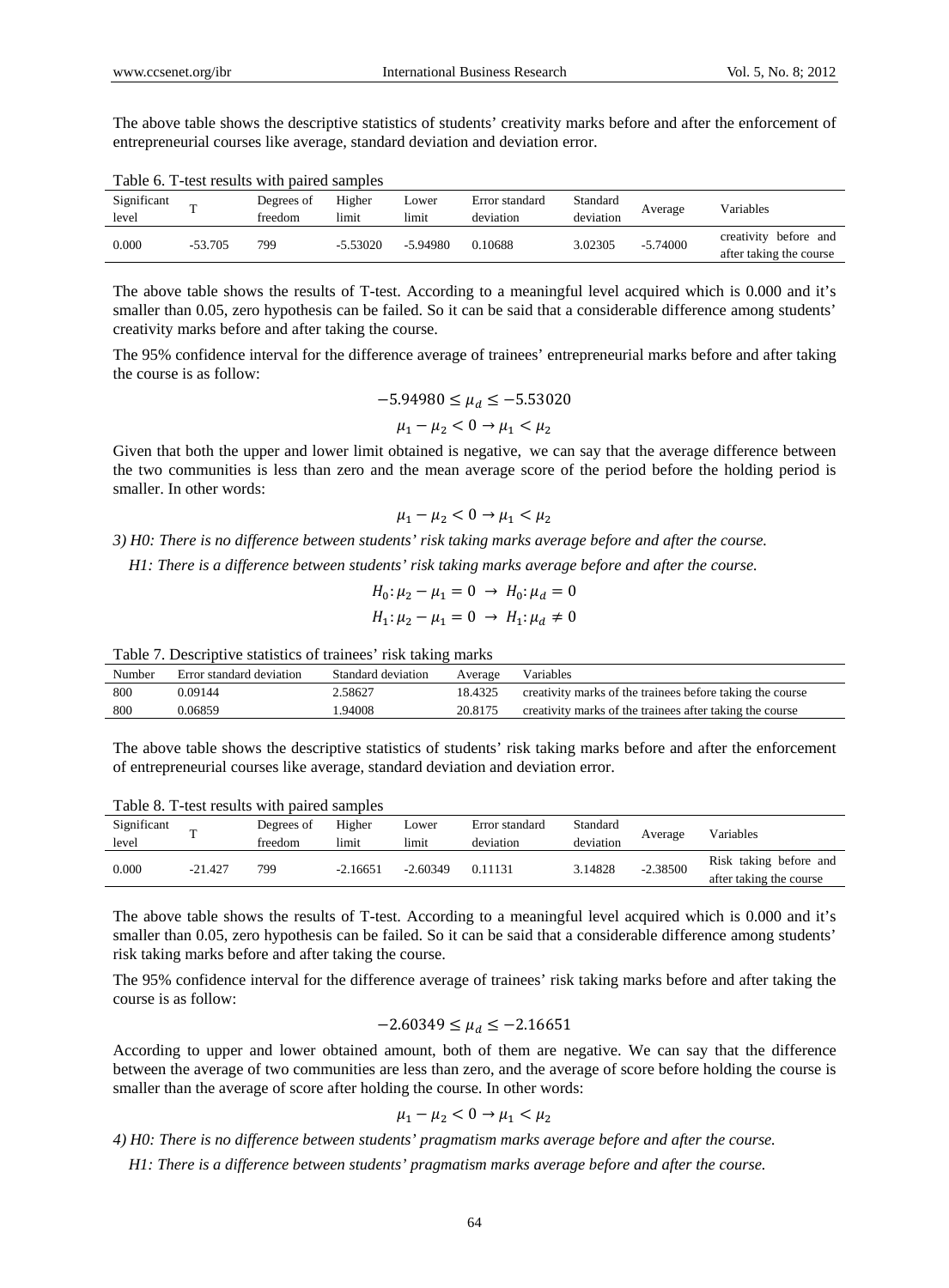$$
H_0: \mu_2 - \mu_1 = 0 \to H_0: \mu_d = 0
$$
  

$$
H_1: \mu_2 - \mu_1 = 0 \to H_1: \mu_d \neq 0
$$

| Table 9. Descriptive statistics of trainees' risk taking marks |  |
|----------------------------------------------------------------|--|
|----------------------------------------------------------------|--|

| Number | Error standard deviation | Standard deviation | Average | Variables                                                 |
|--------|--------------------------|--------------------|---------|-----------------------------------------------------------|
| 800    | 0.10411                  | 2.94478            | 18.7900 | pragmatism marks of the trainees before taking the course |
| 800    | 0.06993                  | .97800             | 21.0338 | pragmatism marks of the trainees after taking the course  |

The above table shows the descriptive statistics of students' pragmatism marks before and after the enforcement of entrepreneurial courses like average, standard deviation and deviation error.

Table 10. T-test results with paired samples

| Significant<br>level |           | Degrees of<br>freedom | Higher<br>limit | Lower<br>limit | Error standard<br>deviation | Standard<br>deviation | Average    | Variables                                        |
|----------------------|-----------|-----------------------|-----------------|----------------|-----------------------------|-----------------------|------------|--------------------------------------------------|
| 0.000                | $-18.155$ | 799                   | $-2.00115$      | $-2.48635$     | 0.12359                     | 3.49566               | $-2.24375$ | Pragmatism before and<br>after taking the course |

The above table shows the results of T-test. According to a meaningful level acquired which is 0.000 and it's smaller than 0.05, zero hypothesis can be failed. So it can be said that a considerable difference among students' pragmatism marks before and after taking the course.

The 95% confidence interval for the difference average of trainees' Pragmatism marks before and after taking the course is as follow:

$$
-2.48635 \le \mu_d \le -2.00115
$$

$$
\mu_1 - \mu_2 < 0 \to \mu_1 < \mu_2
$$

According to upper and lower obtained amount, both of them are negative. We can say that the difference between the average of two communities are less than zero, and the average of score before holding the course is smaller than the average of score after holding the course. In other words:

$$
\mu_1-\mu_2<0\rightarrow \mu_1<\mu_2
$$

#### **10. Conclusion**

Effectiveness of entrepreneurship courses held in Charkhe Niloofari East Azarbaijan institute could be caused by several factors: 1- Using experienced professors. 2- Transmission of concepts in a manner of application. 3- Teaching environment and using of educational facilities and educational aids in this course. 4- Using specified types of headlines. 5- Using active members in education and research groups. 6- Using executive personnel and...

Proportional to research and interviews that were conducted before starting the course, educational needs of each group was determined and proportional to needs of each group, with cooperation and consultation of research and educational group, related headlines to this institute was started. Of course because some headlines are determined by Iranian Ministry of Labor and Social Affairs, this event makes some problem for this institute, but by using necessary methods and thoughts by management personnel, consultation, using brainstorming techniques, consultation meetings with executive personnel, Professors and faculty members of educational and research group, a series solutions could offer to overcome these problems. In this strategy, professors appropriate with educational environment and with the use of their ability of creativity, could use different techniques in order to more understanding of concepts and are guided trainees toward the ultimate goal of headlines. Executive personnel of this institute, have significant role in institutionalizing the purpose during the course. In this way, that the issues related to changing of attitude and advantages of using its techniques were observed objectively in executive personnel, so that individuals after leaving the classroom and transferring some theoretical issues, the topics were observed objectively in executive personnel and the results of using these techniques clearly could be seen for people and individuals were encouraged to operating these patterns.

Various grades that have been achieved during this study, obtained by interview, observation and questionnaires. In the course of entrepreneurship, the standard headlines that determined by the Ministry of Labor and Social Affairs, are as follow: Principles of entrepreneurship, processing idea, creativity, marketing, pricing, business model types, real and legal regulations of companies and prepare a business plan and after them, changing of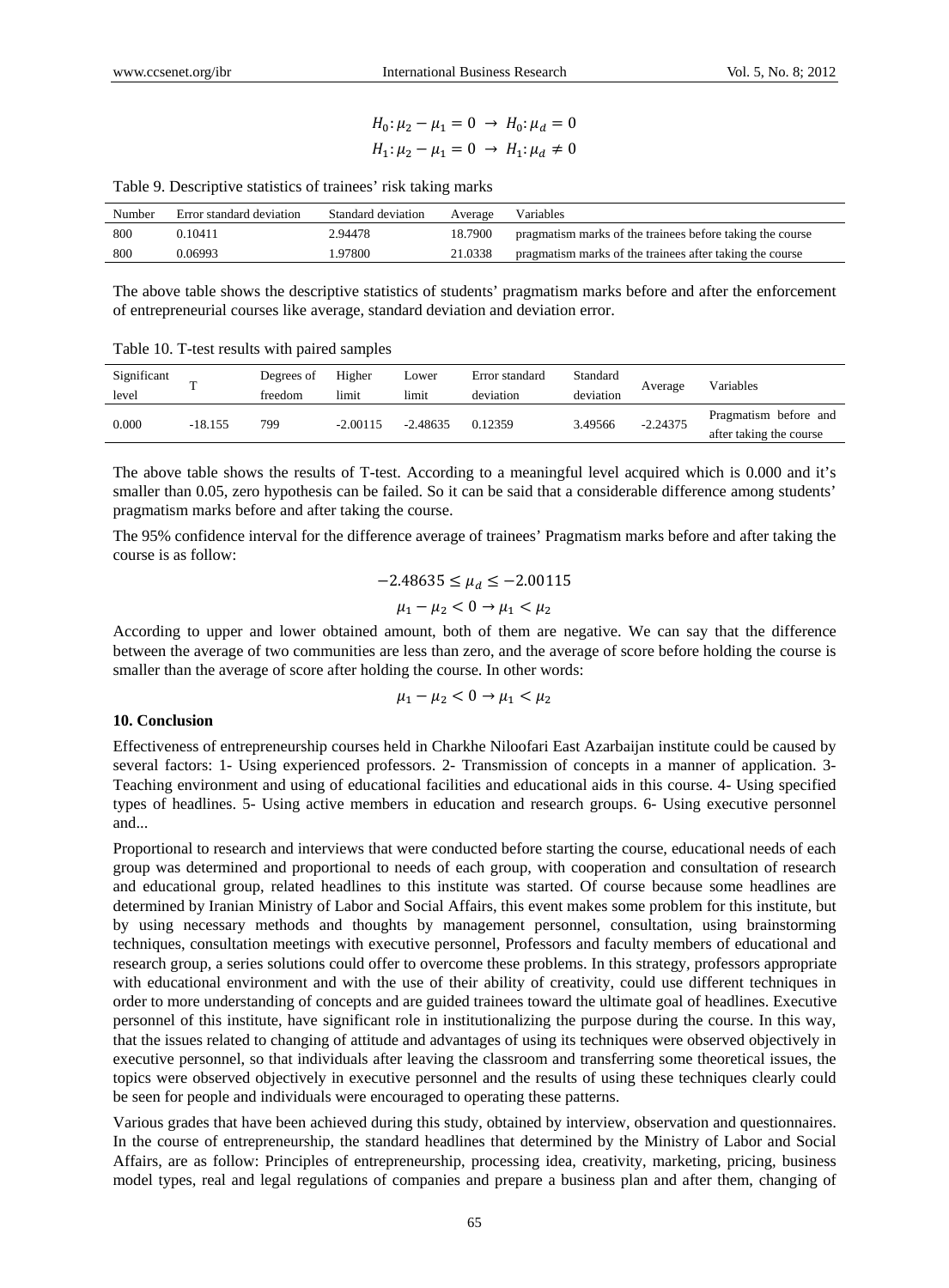attitude towards the process of entrepreneurship, creativity, risk-taking and pragmatism were considered. Individuals taking the course have been studied in terms of gender, table 1, educational levels, table 2, and trainees' entrepreneurial marks, table 3. Table 4 is about the entrepreneurs' marks before and after taking the course. Table 5 is related to creativity score before and after the course. Table 6 is research's hypothesis tests that achieved due to the significance level and amount of it, is 0/000 and this number is less than 0/05. We can say that the creativity grade of trainees before and after the holding of courses is different. Table 7 is related to risk-taking score before and after the course. Table 8 is research's hypothesis tests that achieved due to the significance level and amount of it, is 0/000 and this number is less than 0/05. We can say that the risk-taking grade of trainees before and after the holding of courses is different. Table 9 is related to pragmatism score before and after the course. Table 10 is research's hypothesis tests that achieved due to the significance level and amount of it, is 0/000 and this number is less than 0/05. We can say that the pragmatism grade of trainees before and after the holding of courses is different.

What is clear is that entrepreneurs are not essentially born entrepreneurs. It must be taught through confined and proper activities. Because teaching and learning belong to the strategic process and strategy is formed on the base of goal and goal is entrepreneurial diatectic, the increase of tendency for entrepreneurship and finally a successful business. To succeed, it is necessary to consider conceptualization and methodology to some extend. Conceptualizing requires knowledge, skill, and attitude. And since the aim of learning and teaching is thinking, in methodology, active methods based on creative ideas should at least be used. For, creativity is one of the fundamental bases of entrepreneurship.

#### **References**

- Ahmadpoudaryani, Mahmud, et al. (2004). *Entrepreneurial businesses in selected countries*. Tehran: Amirkabir Publication.
- Ahmadpourdaryani, Mahmud. (2002). *Entrepreneurship, definitions, Approaches, Patterns*. Tehran: Pardis Company.
- Ali Shah Hosseini. (2004). *Entrepreneurship*. Tehran, Ayyizh.
- Amiri, Farzad. (2004). Applied science education in entrepreneurship and sustainable development. Article collections of *third national Conference Applied science education*, Tehran, University of Science – Applied, pp. 216-217.
- Bashiri, Furugh, & Fakhkharian, Shamsi. (2004). The role of students of Applied science system in developing entrepreneurship and country. Article collections of *third national Conference Applied science education*, Tehran, University of Science – Applied.
- Block, Z., & Stumpf, S. (1992). Entrepreneurship Education Research: Experience and Challenge. In D. Sexton, & J. Kasarda (Eds.), *The Stat of the Art of Entrepreneurship*. Boston: PWS – KENT.
- Darani, Kamal, Moradi, Hojjatolah. (2009). *The Fundamentals of Entrepreneurship*. Tehran: Hormozgan University.
- Delavar, Ali. (1380). *Theoretical and Practical Research in Humanities and Social Sciences*. Tehran: Roshd publication.
- Farahbakhsh, K., Abedi, M., & Salehi Jajafabadi, R., (2006). Reviewing the effectiveness of career counseling in the form of professional preparation and entrepreneurial training to enhance employability behaviour of the unemployed women in Shahre Kord. *Journal of science-research of Iran Counseling, 17*, 17.
- Ghanimat, et al. (2012). The Study of the Effect of demographic Traits on the Rate of Entrepreneurship. *Journal of Basic and Applied Scientific Research*.
- Hamilton, J. (1981). Entrepreneurship for a New Age. *Journal of Career Education, 8*(2), 161-167. http://dx.doi.org/10.1177/089484538100800211
- Hashemi, Hamid. (2004). New approaches in guidance and career counseling. The collection of essays of *first Conference on the role of career guidance and counseling in labor market*, Tehran, Ostad Malbuei Publication.
- Hisrich Robert, & Peters, Michal P. (2002). *Entrepreneurship: Starting, And Managing A New Entreprise*. New York: The Mc Graw Hill.
- Ireland Duane, & Hitt Michael. (2003). A Model Of Strategic Entrepreneurship, The Construct And Dimension. *Journal of Management, 29*, 293.